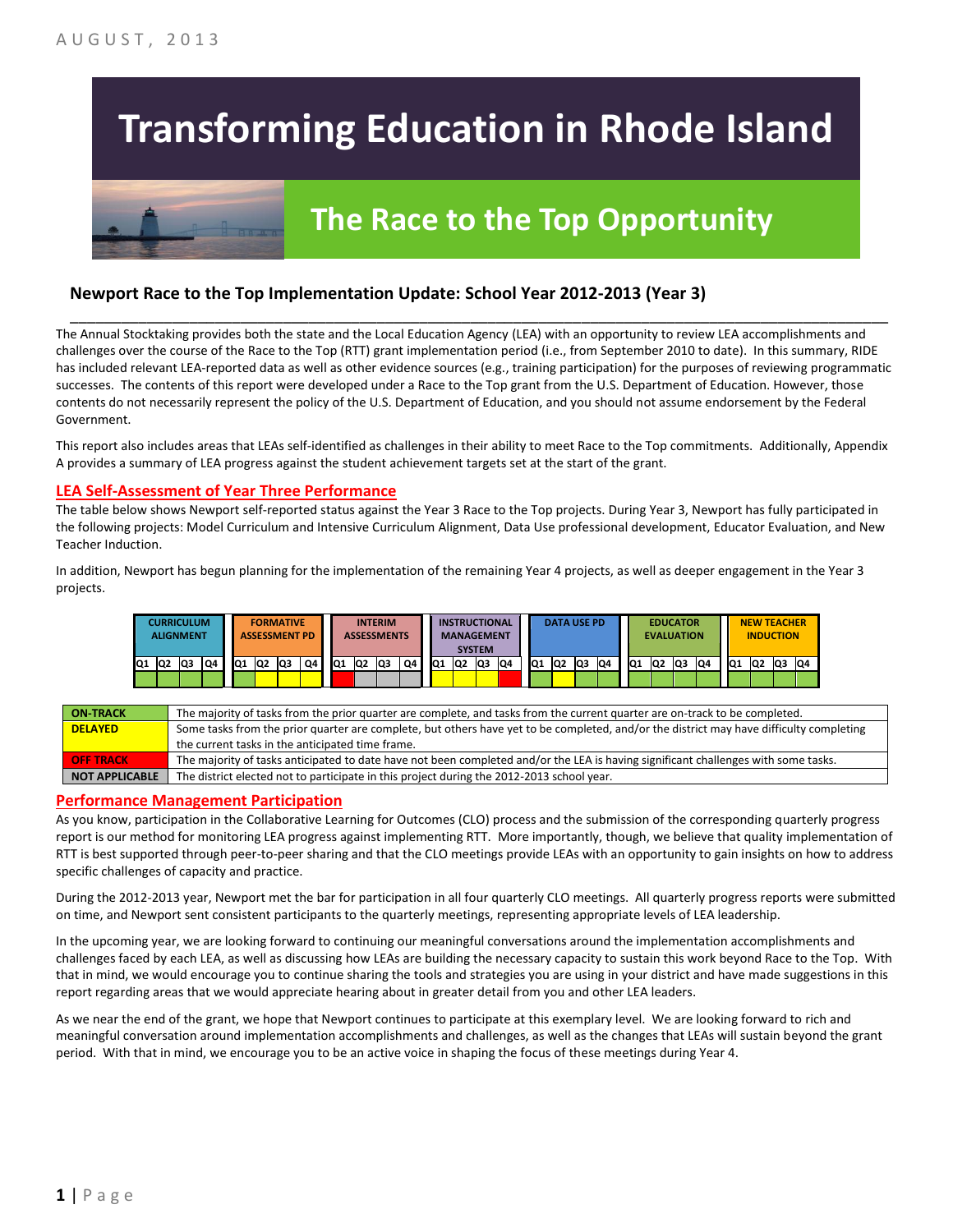#### **System of Support 1: Standards and Curriculum**

Based on the quarterly progress reports submitted by Newport, as well as participation in additional applicable activities through the end of the 2012-2013 school year, we have assessed the district as 'on track (green),' 'delayed (yellow),' 'off track/at risk (red)', or 'not applicable (grey) on each of the Year 3 System of Support 1 scope of work tasks for Race to the Top. This assessment is reflected in the table below. Please note that further description of these statuses can be found on page one of this report.

RIDE would like to commend Newport on its efforts to expand and deepen educator and administrator knowledge of the Common Core State Standards (CCSS). In its progress reports, Newport noted that educators participated in several different professional development opportunities. The Dana Center, in partnership with RIDE, presented grade-level and secondary teachers from the math curriculum cohort with training on developing instructional guides and lesson planning to the new curriculum.

Newport has made significant progress against implementing a guaranteed and viable curriculum aligned to the new Common Core State Standards. During the 2012-2013 school year, Newport began working with the Dana Center, RIDE, and their curriculum writing partners - Portsmouth, Barrington, Tiverton and Bristol Warren - to develop K-12 scope and sequence for math curriculum aligned to the common core. Additionally, the district piloted two CCSS-aligned reading series. The reading teachers participating in the pilot presented their selections to the district curriculum steering committee and, eventually, the district superintendent who selected one series for implementation in fall 2013.

We commend Newport on their work in this area, and are happy to hear that Newport has found access to expertise in other district's valuable. We look forward to hearing about additional opportunities that Newport has created for further collaboration within their district and across their neighboring districts.

| Intensive Curriculum Alignment and Model Curriculum Development                                                                                                                                                                                           |    | Year 3:SY12-13                          |                                         |                |  |  |  |
|-----------------------------------------------------------------------------------------------------------------------------------------------------------------------------------------------------------------------------------------------------------|----|-----------------------------------------|-----------------------------------------|----------------|--|--|--|
|                                                                                                                                                                                                                                                           | Q1 | Q <sub>2</sub>                          | Q <sub>3</sub>                          | Q <sub>4</sub> |  |  |  |
| Develop and communicate a multi-year Transition Plan for the Common Core State Standards implementation, including clear<br>expectations for school level transition benchmarks and a plan for developing a curriculum aligned to the CCSS in grades K-12 |    | Modify as Modify as Modify as<br>needed | needed                                  | needed         |  |  |  |
| Identify opportunities for educators to work collaboratively to deepen understanding of CCSS (e.g. Common Planning Time, grade<br>level team, department meetings, faculty meetings)                                                                      |    | needed                                  | Modify as Modify as Modify as<br>needed | needed         |  |  |  |
| Create implementation plan, including the identification of aligned resources, to support roll out of new curricula                                                                                                                                       |    | needed                                  | Modify as Modify as Modify as<br>needed | needed         |  |  |  |
| Develop curriculum aligned to the Common Core State Standards, including participation in Dana Center curriculum writing and<br>leadership sessions (if applicable)                                                                                       |    | x                                       | $\boldsymbol{\mathsf{x}}$               |                |  |  |  |

*\*Please note: the 'x' in the above table represents the anticipated completion timeline set by RIDE, not when the district completed the task. Additionally, for further clarification on the criteria used to select each status, consult the description on page one of this report.*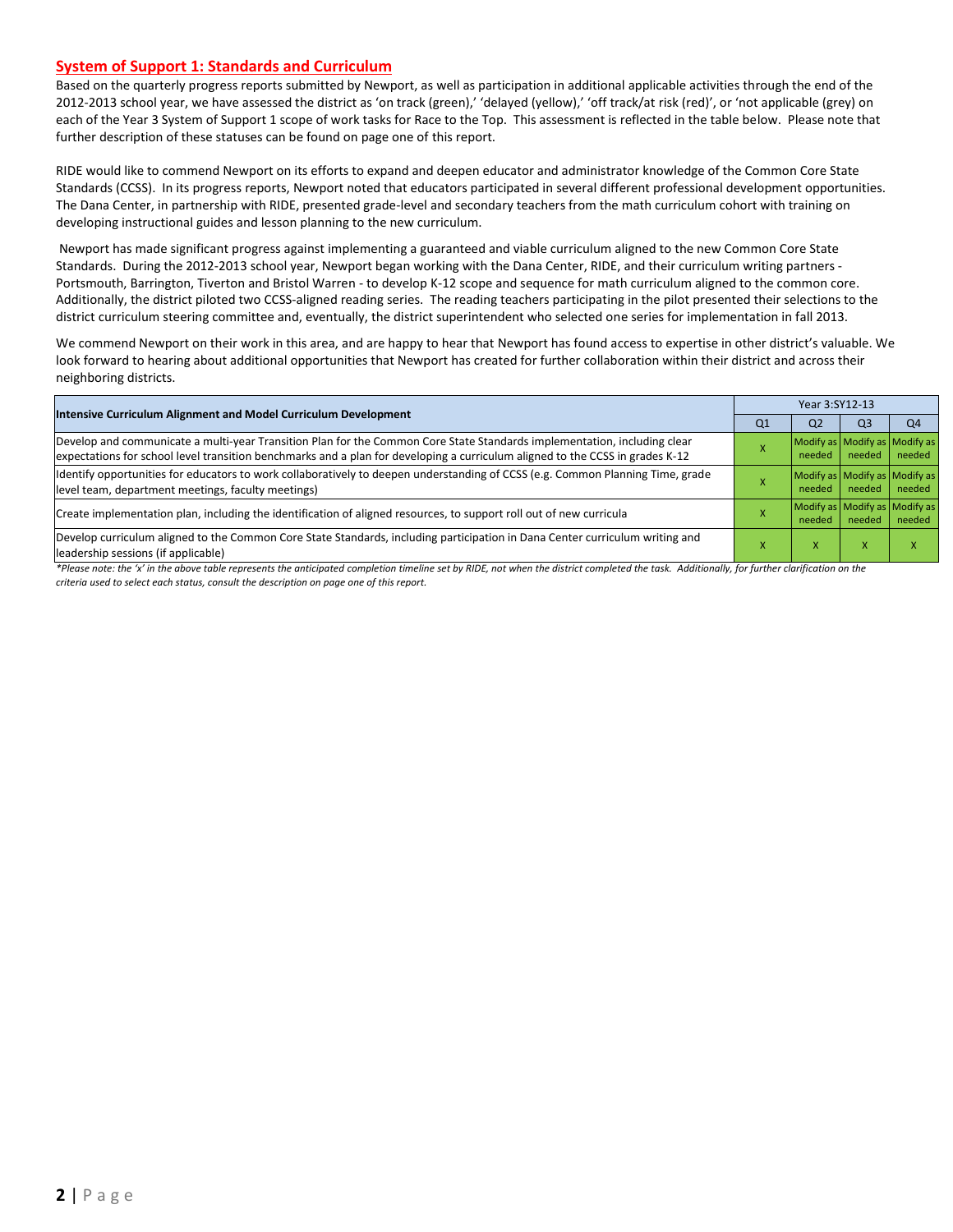#### **System of Support 2: Instructional Improvement Systems**

During the 2012-2013 school year, Newport chose to implement two of the four Race to the Top projects in System of Support 2 (Formative Assessment professional development, and Data Use professional development). Based on the quarterly progress reports submitted by Newport, as well as participation in additional applicable activities through the end of the 2012-2013 school year, we have assessed the district on each of the Year 3 scope of work

Newport configured the Instructional Management System (IMS) in preparation for educator access to the formative assessment professional development modules during the 2012-2013 school year. Newport implemented the Formative Assessment online professional development modules in their high school. Although the original implementation plan called for all schools to participate during this past school year, technical challenges and competing priorities caused the middle school and elementary school to shift this work to the 2013-2014 school year.

Newport chose not to implement the Interim Assessments during the 2012-2013 school year. In their quarterly progress update report, the district noted that they will explore use of the test construction tool in the 2013-2014 school year, but will continue to use the NWEA as their benchmarking assessment in the meantime.

During the 2012-2013 school year, the middle and high schools from Newport participated in the Data Use professional development series. In the QPU reports, the district expressed that the teams found this training helpful, and that the high school in particular began incorporating the protocols into their pre-existing data gathering process. RIDE is pleased to note that the experience has been positive, and we hope that the elementary school participants next year are able to see similar value from their participation.

In the upcoming CLO sessions, we look forward to hearing about the Newport's plans for implementing new initiatives, or deepening engagement in initiatives implemented during the 2012-2013 school year. Additionally, looking ahead towards the PARCC assessment, we hope to hear more from districts about how these initiatives are supporting their transition to the common core.

|                                                                                                                                                                                                           |                                         | Year 3:SY12-13 |                |                |  |  |  |
|-----------------------------------------------------------------------------------------------------------------------------------------------------------------------------------------------------------|-----------------------------------------|----------------|----------------|----------------|--|--|--|
| <b>Instructional Management System (IMS)</b>                                                                                                                                                              | Q <sub>1</sub>                          | Q <sub>2</sub> | Q <sub>3</sub> | Q <sub>4</sub> |  |  |  |
| Designate an LEA data steward to support decision making around data collections and systems implementation and to provide input<br>and feedback on data initiatives through designated representatives   | As needed As needed As needed As needed |                |                |                |  |  |  |
| Maintain data quality standards of local student information systems and upload local assessment data and program information as<br>required by RIDE in a timely manner                                   |                                         | ж              |                |                |  |  |  |
| Following RIDE training, LEA Administrative Users and LEA Trainers configure the IMS for educator use and to provide end users with<br>access and training needed to utilize the IMS for daily activities |                                         | ж              |                |                |  |  |  |
| Deepen the understanding and use of the IMS among all educators                                                                                                                                           |                                         | X              |                |                |  |  |  |

|                                                                                                                  |         | Year 3:SY12-13 |                         |         |  |  |
|------------------------------------------------------------------------------------------------------------------|---------|----------------|-------------------------|---------|--|--|
| [Formative Assessment Professional Development Modules (accessed via the Instructional Management System)        |         | Q <sub>2</sub> |                         | O4      |  |  |
| ldentify facilitators who will support the implementation of formative assessment practices in daily instruction |         |                |                         | SY13-14 |  |  |
| Coordinate participation of educators in training modules and communities of practice                            | SY12-13 |                | SY12-13 SY12-13 SY13-14 |         |  |  |

| Interim Assessments (accessed via the Instructional Management System)                                                                                                                  |                   | Year 3:SY12-13                |                                                            |    |  |  |
|-----------------------------------------------------------------------------------------------------------------------------------------------------------------------------------------|-------------------|-------------------------------|------------------------------------------------------------|----|--|--|
|                                                                                                                                                                                         | Q <sub>1</sub>    | Q <sub>2</sub>                | Q <sub>3</sub>                                             | Q4 |  |  |
| Develop protocols or expectations regarding the use of interim assessment to inform instruction including timelines for<br>administration and process for scoring and reporting results |                   |                               |                                                            |    |  |  |
| Send LEA-determined facilitators to RIDE provided training on both the Fixed-Form assessment tool and the test-building tool                                                            | <b>Fixed Form</b> | <b>Test</b><br><b>Builder</b> |                                                            |    |  |  |
| Train of educators in the LEA on the administration and use of interim assessments utilizing RIDE-trained facilitators                                                                  |                   | X                             | $\lambda$                                                  |    |  |  |
| Administration of Interim Assessments in selected grades and content area(s)                                                                                                            | $1st$ Fixed       | $2^{nd}$ Fixed                | 3 <sup>rd</sup> Fixed<br>Form Test   Form Test   Form Test |    |  |  |

| 'Data Use' Professional Development                                                                                                           |        | Year 3:SY12-13 |                |                   |  |  |
|-----------------------------------------------------------------------------------------------------------------------------------------------|--------|----------------|----------------|-------------------|--|--|
|                                                                                                                                               |        | Q <sub>2</sub> | Q <sub>3</sub> | Q4                |  |  |
| In coordination with RIDE, select 'Data Use' training dates for each cohort of schools, as applicable                                         |        |                |                | Year <sub>2</sub> |  |  |
| ldentify and provide RIDE with the leadership team members from each school who will participate in Year 2 training cohorts, as<br>applicable |        |                |                | Year <sub>2</sub> |  |  |
| [Following 'Data Use' professional development, identify district and school practices to sustain and deepen data use and<br>collaboration    | Year 1 | Year 1         | Year           | Year 1            |  |  |

\* Please note that, for this project, 'year 1' refers to cohort 1 taking place during the 2012-2013 school year, and 'Year 2' refers to cohort 2 taking place during the 2013-2014 school year.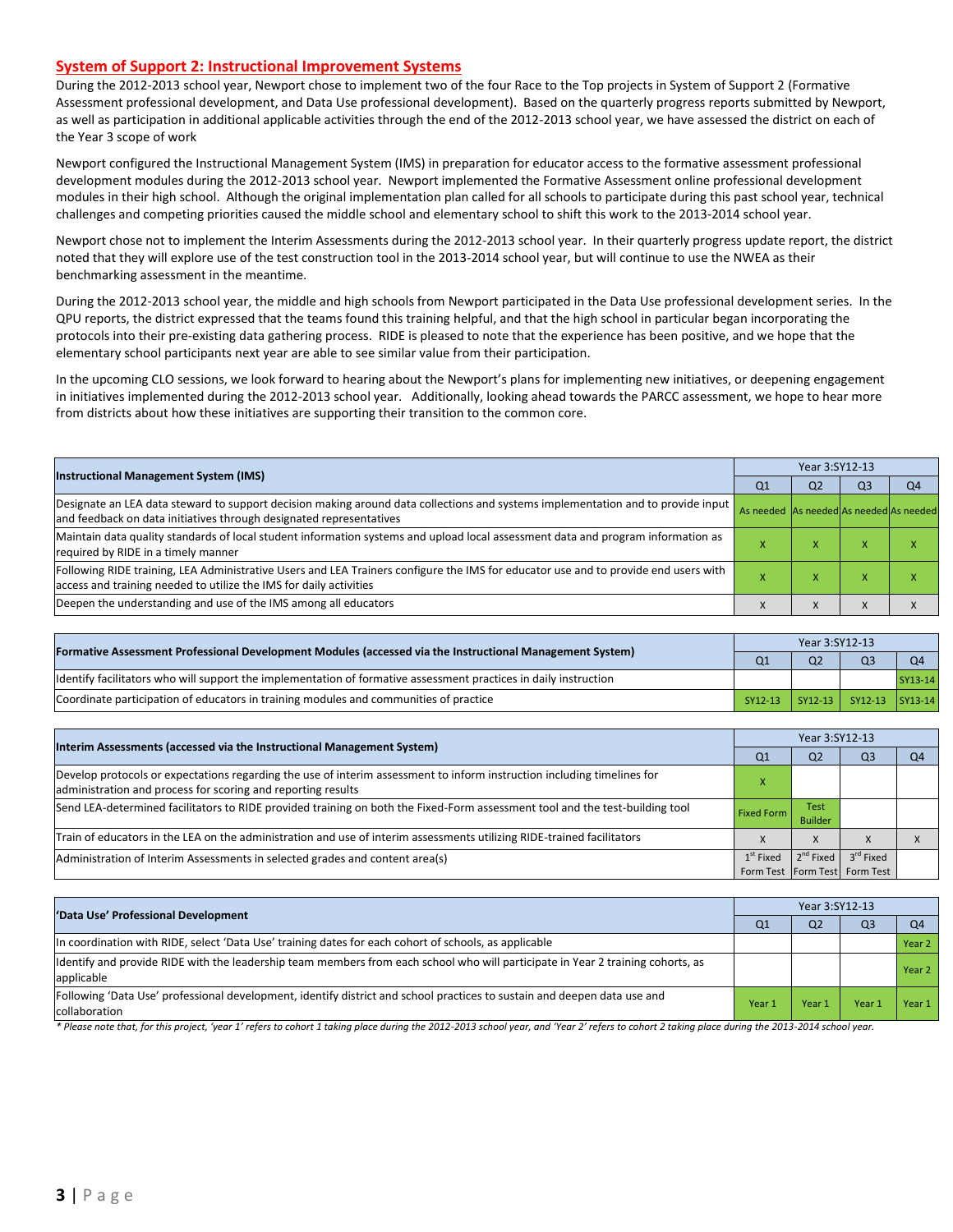#### **System of Support 3: Educator Effectiveness**

During the 2012-2013 school year, Newport fully implemented all components of System of Support 3 - the Rhode Island model for teacher and building administrator evaluations; and final effectiveness ratings for all teachers and building administrators have been submitted to RIDE using the Educator Performance and Support System (EPSS). Based on the quarterly progress reports submitted by Newport, as well as participation in additional applicable activities through the end of the 2012-2013 school year, we have assessed the district on each of the Year 3 scope of work tasks for Educator Evaluation.

At the start of the 2012-2013 school year, Newport developed a schedule with due dates of different data components, as well as documents to be maintained in the personnel evaluation files. This helped the district ensure that they were on-track to provide all educators with required model components. To support educator understanding of the process, principals met with teachers to look at their student data and to develop appropriate student learning objectives (SLOs).

Newport also utilized their RIDE-trained Intermediary Service Provider (ISP) to provide staff with professional development around SLOs and observations. The ISP attended grade-level and common planning time meetings and also met with individual teachers in order to address questions and concerns about SLOs. In their quarterly progress update report, the district also noted that their ISP reviewed grade-level appropriate training FFTES observation videos and walked teachers through the observation process, as well as what the evaluator was observing in the featured classrooms. RIDE is pleased to note that all evaluators received training on the EPSS system, and that some evaluators have started using the system to streamline the evaluation process.

During the 2012-2013 school year, Newport evaluators participated in all training activities, including the FFTPS observation calibration training modules. Looking ahead, Newport has partially registered and/or attended evaluation trainings for summer 2013. RIDE would like to remind the district of their responsibility to ensure that all personnel responsible for evaluating both teachers and building administrators participate in applicable training activities.

As we enter into the final year of the Race to the Top grant, RIDE encourages Newport to continue to engage their CLO peers in thinking about continuous support for evaluation implementation, as well as how evaluation data is being used to identify professional development needs.

| <b>Educator Evaluation</b>                                                                                                                                                                           |                   |                | Year 3:SY12-13                             |                                  |
|------------------------------------------------------------------------------------------------------------------------------------------------------------------------------------------------------|-------------------|----------------|--------------------------------------------|----------------------------------|
|                                                                                                                                                                                                      | Q <sub>1</sub>    | Q <sub>2</sub> | Q <sub>3</sub>                             | Q <sub>4</sub>                   |
| Participate in educator evaluation model design, development and refinement feedback opportunities                                                                                                   | x                 | X.             | X                                          | $\mathsf{x}$                     |
| Identify District Evaluation Committee members, responsible for monitoring the implementation of the system and providing<br>recommendations to LEA leadership teams                                 |                   |                |                                            | X                                |
| ldentify individuals who will serve as primary and, if applicable, secondary/complementary evaluators                                                                                                |                   |                |                                            | $\mathsf{x}$                     |
| Send all required evaluators to RIDE-provided evaluator training on model; Send evaluators and system administrators to training on<br>the Educator Performance Support System (EPSS) data system    |                   |                | Mid-year<br>half-day<br>training           | Mid-year<br>half-day<br>training |
| Examine LEA Policies and Contracts for Challenges; where applicable, consider memorandums of understanding or contract renewal<br>language which will support district implementation of evaluations |                   | x              | $\mathsf{x}$                               | X                                |
| Create a plan for the appropriate use of funds to support implementation of educator evaluation system                                                                                               |                   |                |                                            | X                                |
| Complete required components of RI Model for educator and building administrator evaluations                                                                                                         | SLOs and<br>Goals | Midyear        | Midyear<br>Conference Conference Summative | <b>EOY Report</b><br>&<br>rating |
| Submit evaluation data and documentation (e.g. component and summative level ratings, verified rosters); provide other requested<br>information to support RIDE research and system improvement      | x                 | x              | X                                          | X                                |
| Use Evaluation Data to identify individual and school/district-wide professional development needs and act on those needs                                                                            |                   |                | X                                          | X                                |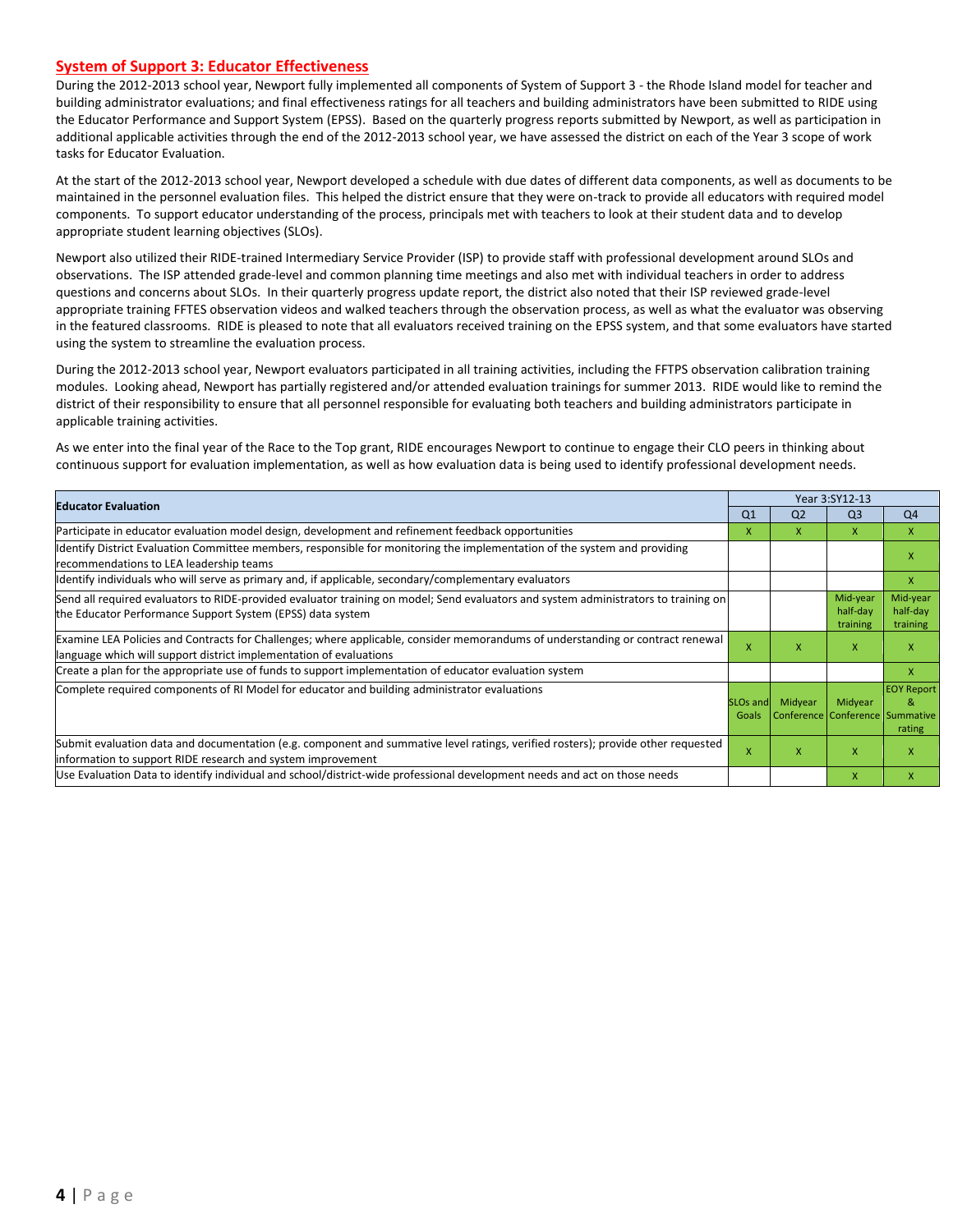#### **System of Support 4: Human Capital Development**

During the 2012-2013 school year, Newport participated fully in the Beginning Teacher Induction program. Based on the quarterly progress reports submitted by Newport, as well as participation in additional applicable activities through the end of the 2012-2013 school year, we have assessed the district on each of the Year 3 scope of work tasks for Beginning Teacher Induction. Additionally, Newport has continued their utilization of SchoolSpring for recruitment of staff on an as needed basis.

During the 2012-2013 school year, all first year teachers were supported through the RIDE induction program. In their quarterly progress update report, Newport indicated that the feedback from their principals is that the program has been very beneficial to beginning teachers. As a result, Newport chose to utilize their Race to the Top funds to support a second year of induction services for those teachers who were supported during the 2011-2012 school year. Additionally, Newport reported that they started conversations with Salve Regina University about an induction pilot between higher education and the district as a means for sustaining this work following the conclusion of Race to the Top.

In the upcoming CLO sessions, RIDE looks forward to engaging in a deeper conversation around continuing to provide data-driven induction support to beginning teachers. We also hope to hear more from Newport and other LEAs about the revisions that they have made to their hiring policies, timelines, and processes in order to support broader human capital initiatives including recruitment of highly qualified and diverse candidates.

|                                                                                                                                                                                          |    | Year 3:SY12-13 |    |    |  |  |
|------------------------------------------------------------------------------------------------------------------------------------------------------------------------------------------|----|----------------|----|----|--|--|
| <b>Beginning Teacher Induction</b>                                                                                                                                                       | Q1 | Q <sub>2</sub> | Q3 | Q4 |  |  |
| If applicable, recommend potential Induction Coaches to RIDE                                                                                                                             |    |                |    |    |  |  |
| Review and revise hiring policies, timelines and processes in order to support appropriate and timely projections for anticipated hires<br>requiring induction coach services            |    |                |    |    |  |  |
| Provide RIDE with list of beginning teachers who will receive Induction Coach support in a timely manner in order to ensure that all<br>beginning teachers have coaching                 | x  |                |    |    |  |  |
| Participate in RIDE-provided information opportunities in order to learn about induction coach program                                                                                   |    |                |    |    |  |  |
| Provide feedback to RIDE on the development and integration of existing mentorship programs into a sustainable, instructionally-<br>focused state or district-wide Induction Coach model |    |                |    |    |  |  |

The contents of this report were developed under a Race to the Top grant from the U.S. Department of Education. However, those contents do not necessarily represent the policy of the U.S. Department of Education, and you should not assume endorsement by the Federal Government.